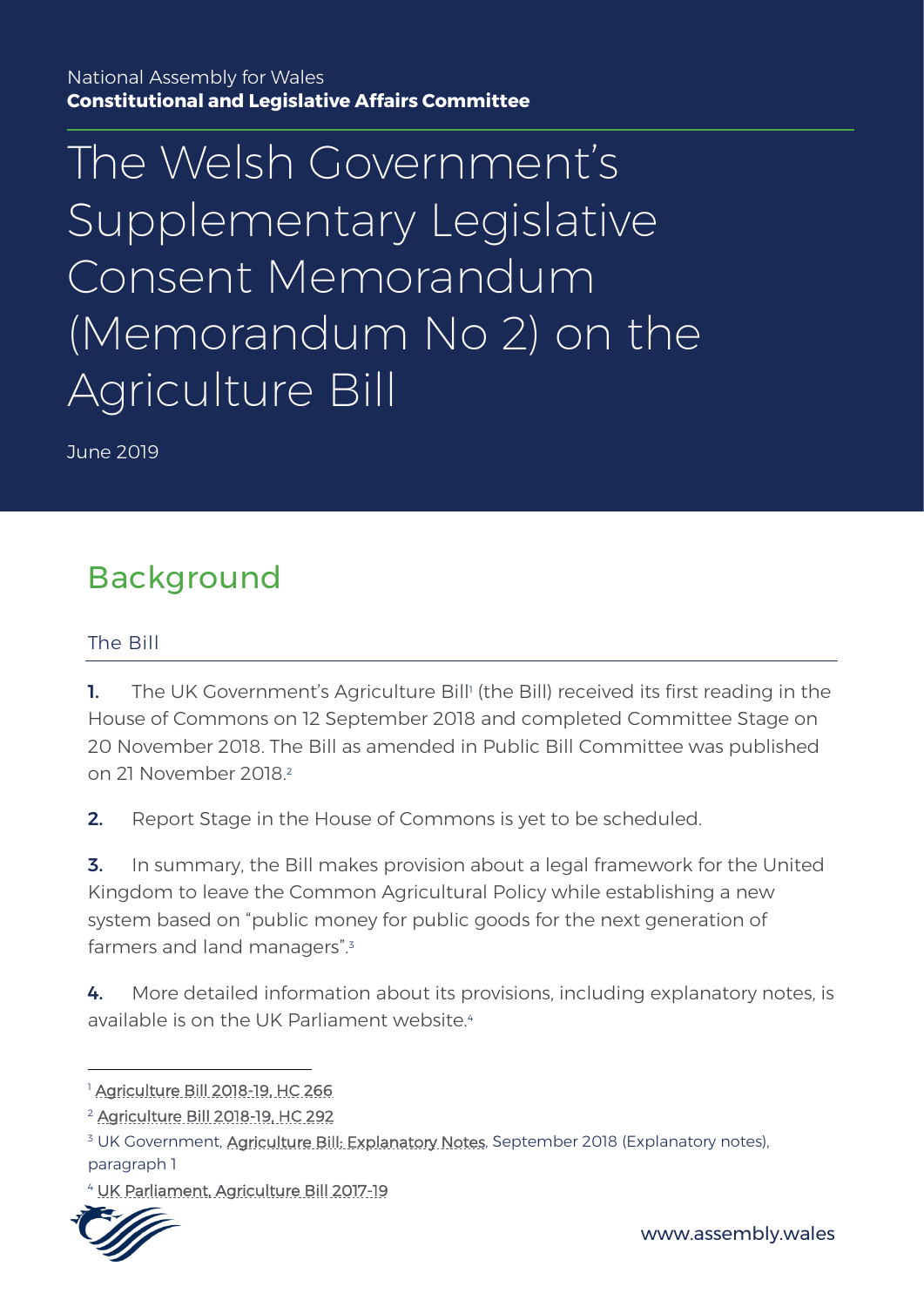#### The Welsh Government's Legislative Consent Memorandum

5. On 4 October 2018, Lesley Griffiths AM, the then Cabinet Secretary for Energy, Planning and Rural Affairs, laid before the National Assembly a Legislative Consent Memorandum (LCM) in respect of the Bill, as introduced in the House of Commons. 5

**6.** We reported on this LCM on 4 January 2019 (first report).<sup>6</sup>

**7.** The Welsh Government is yet to respond to our first report.

The Welsh Government's Supplementary Legislative Consent Memorandum

8. On 26 March 2019, Lesley Griffiths AM, the Minister for Environment. Energy and Rural Affairs (the Minister) laid a supplementary Legislative Consent Memorandum (No. 2) (LCM No 2) in respect of the Agriculture Bill.<sup>7</sup>

9. The Business Committee agreed that the Climate Change, Environment and Rural Affairs Committee, the Constitutional and Legislative Affairs Committee and the External Affairs and Additional Legislation Committee should report on LCM No 2 by 11 June 2019.<sup>8</sup>

**10.** LCM No 2 sets out supplementary provisions in the Bill for which consent is now required. It states:

> "The Welsh Government laid a Legislative Consent Memorandum in relation to the Agriculture Bill (as introduced on 12 September 2018) on 4 October. It noted two outstanding concerns which had not been resolved to our satisfaction relating to the World Trade Organisation (WTO) Agreement on Agriculture and the Red Meat Levy and that work to resolve our outstanding concerns would continue during the Bill's passage through Parliament. Since the publication of the first Memorandum, the Bill has been amended during scrutiny in the House of Commons and agreement has been reached with the UK Government on the two outstanding issues of disagreement.

<sup>&</sup>lt;sup>5</sup> Welsh Government, [Legislative Consent Memorandum Agriculture Bill,](https://www.assembly.wales/laid%20documents/lcm-ld11765/lcm-ld11765-e.pdf) October 2018

<sup>&</sup>lt;sup>6</sup> Constitutional and Legislative Affairs Committee, The Welsh Government's Legislative Consent [Memorandum on the Agriculture Bill,](http://www.assembly.wales/laid%20documents/cr-ld12021/cr-ld12021-e.pdf) January 2019

<sup>&</sup>lt;sup>7</sup> Welsh Government, Supplementary Legislative Consent Memorandum (Memorandum No 2), Agriculture [Bill,](https://www.assembly.wales/laid%20documents/lcm-ld12461/lcm-ld12461-e.pdf) March 2019

<sup>&</sup>lt;sup>8</sup> Business Committee report, Timetable for consideration of the Supplementary Legislative [Consent Memorandum on the Agriculture Bill,](http://www.assembly.wales/laid%20documents/cr-ld12486/cr-ld12486-e.pdf) April 2019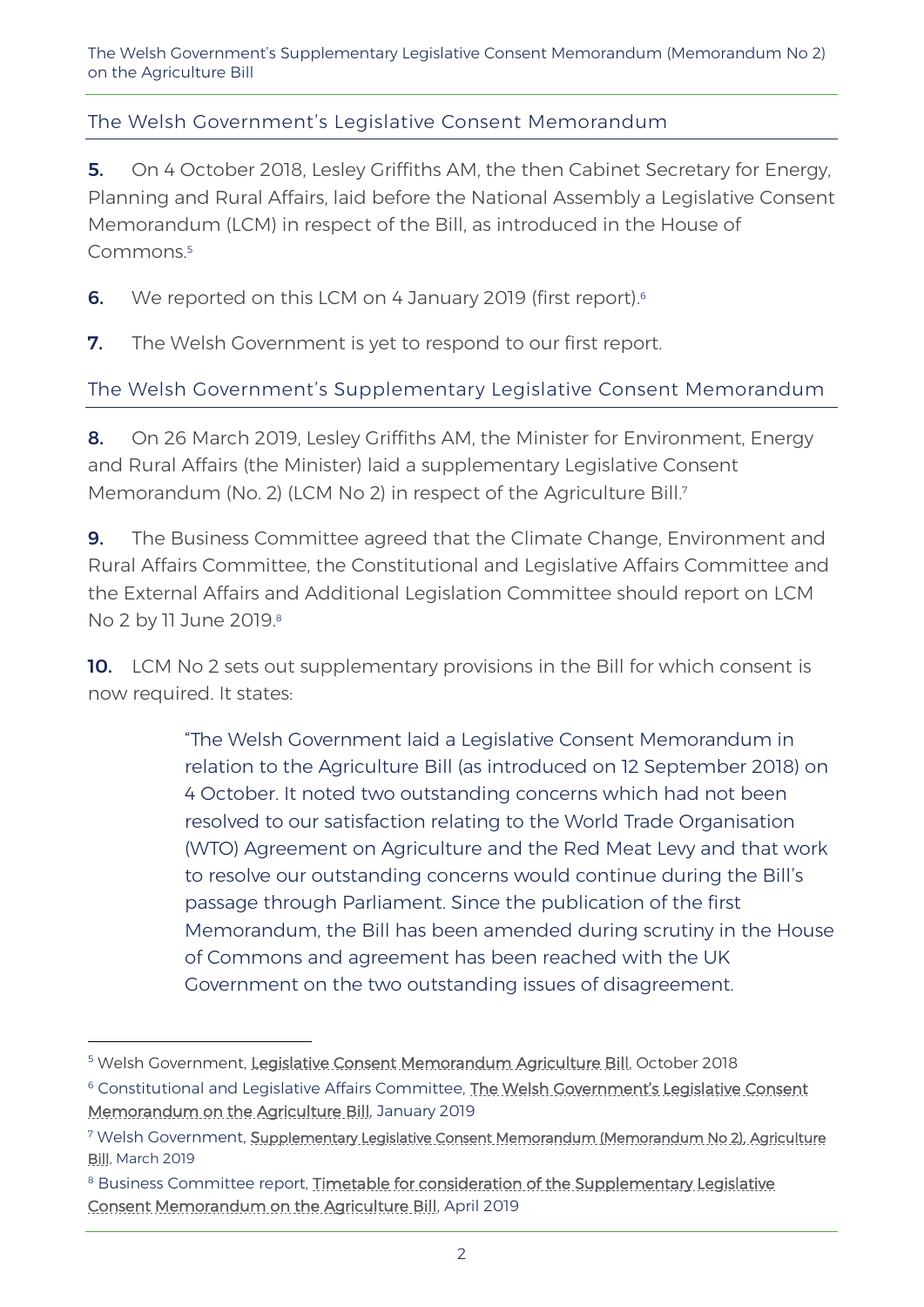This Supplementary Memorandum sets out those changes to the Bill made at Commons Committee stage which require the consent of the Assembly. It also explains the agreement reached with UK Government on how the Secretary of State will exercise the powers relating to Part 7 (WTO Agreement on Agriculture) so that the interests of all parts of the UK are fully considered. The amendments made and the agreement reached together address the two concerns highlighted in paragraph 23 our first Legislative Consent Memorandum. However, we anticipate further changes could be made to the Bill at House of Commons Report stage and as it progresses through the Lords. The first and Supplementary Memorandum must be considered together (with any further Supplementary Memorandums which may be laid before the Assembly to cover any future amendments) when deciding on consent.

The provisions for which consent is sought are contained in Part 7 (WTO Agreement on Agriculture); Part 8 (Red Meat Levy); Schedule 3 (Provision relating to Wales), and Part 10 of the Bill (Final Provisions). The clause numbers… relate to the version of the Bill ordered to be printed on 20 November and published on 21 November (the version as amended in Committee)." 9

11. Paragraphs 11 to 24 of LCM No 2 provide further details on the WTO Agreement on Agriculture, the Red Meat Levy, financial support after exiting the European Union (Schedule 3, Part 3), intervention in agricultural markets (Schedule 3, Part 4), and on the final, ancillary provisions of the Bill (Part 10).

**12.** LCM No 2 states the reasons for making provisions for Wales in the Agriculture Bill:

> "As set out in the first Memorandum, the Welsh Government considers that legislation is necessary to provide a legal basis for future support to farmers after Brexit, as we transition away from the Common Agricultural Policy. By including provisions now in the UK Agriculture Bill the Welsh Ministers can support farmers in Wales, and will be able to implement what is best for Wales.

> A new power is also included in the Bill to redistribute red meat levy to resolve current anomalies. The Agriculture Bill provides an ideal

<sup>&</sup>lt;sup>9</sup> Welsh Government, Supplementary Legislative Consent Memorandum (Memorandum No 2), Agriculture [Bill,](https://www.assembly.wales/laid%20documents/lcm-ld12461/lcm-ld12461-e.pdf) March 2019, paragraphs 8 to 10. See also paragraphs 25 to 27.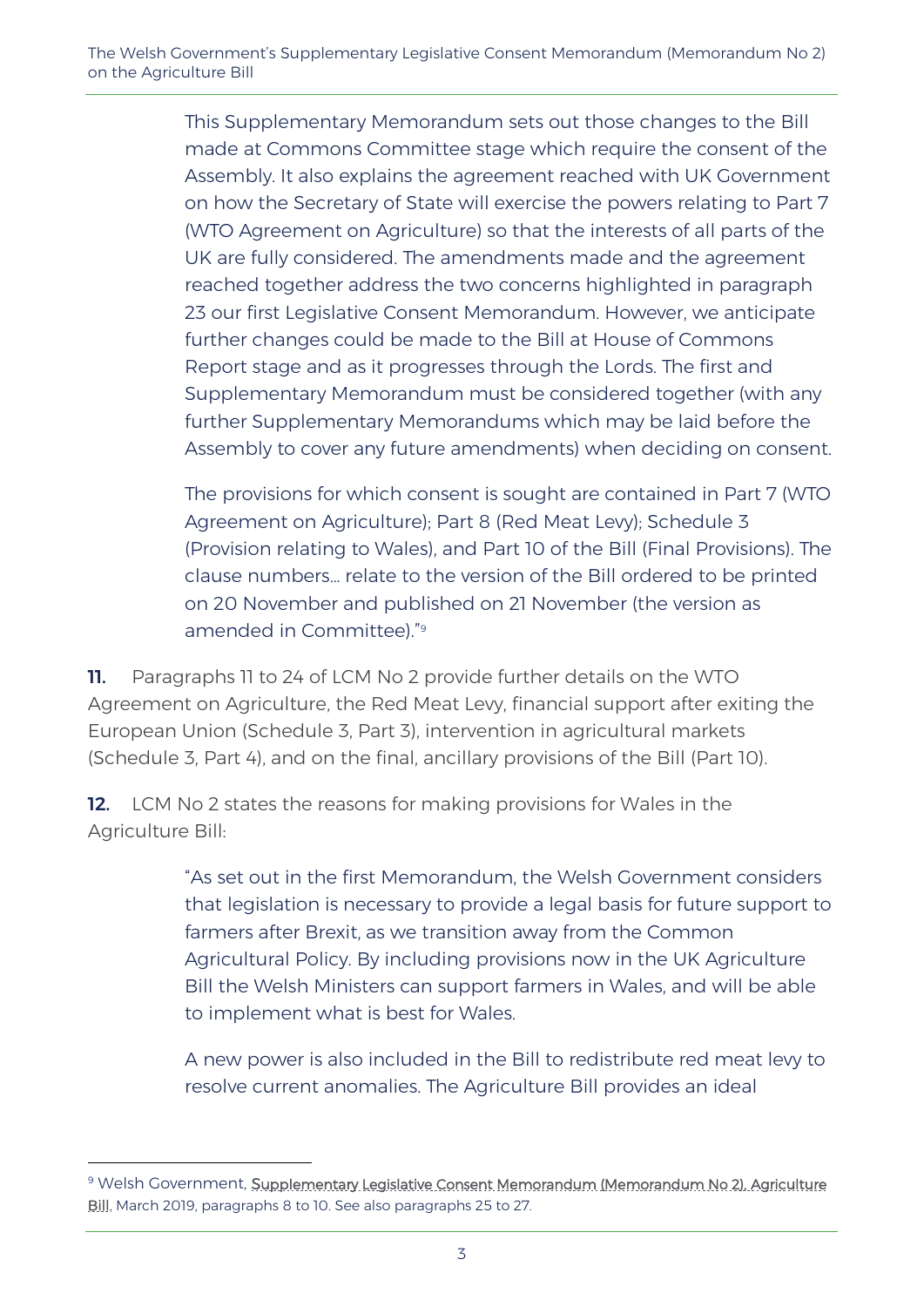opportunity to gain the necessary powers to bring forward an appropriate scheme to correct this imbalance."<sup>10</sup>

13. With regards to the Bill as amended, LCM No 2 notes the Welsh Government's position:

> "Welsh Government is content with the amendments tabled by UK Government Ministers during Commons Committee in respect of the Red Meat Levy (Part 8), the amendments to Schedule 3 (Provision relating to Wales) and the amendments to Part 10 (Final Provisions). It is also content with the provisions in respect of the WTO Agreement on Agriculture in view of the agreement reached with the Secretary of State on the exercise of those regulation making powers." $\scriptstyle\rm II$

14. In a letter to us on 26 March 2019, the Minister told us:

"(…) we have successfully secured an amendment to the Bill to provide appropriate means for resolving the long standing issue of repatriation of red meat levy. (…) The new Clause confers powers on Ministers, acting jointly, to establish a scheme that requires agricultural boards within Great Britain to redistribute levy between themselves. Officials will now continue to develop scheme in parallel to the legislation progressing through Parliament to ensure a fair system is in place as soon as possible." 12

**15.** In relation to the WTO Agreement on Agriculture, the letter states:

"(…) we have secured a significant agreement with the UK Government to govern the use of Secretary of State powers in the UK Agriculture Bill in respect of the UK's compliance with the WTO Agreement on Agriculture. This ensures that the interests of Wales are fully taken into account. (…) The agreement sets out a robust and transparent mechanism for involving Welsh Ministers in decision making as well as a mechanism for dispute resolution. I am pleased with this outcome,

<sup>&</sup>lt;sup>10</sup> Welsh Government, <u>Supplementary Legislative Consent Memorandum (Memorandum No 2), Agriculture</u> [Bill,](https://www.assembly.wales/laid%20documents/lcm-ld12461/lcm-ld12461-e.pdf) March 2019, paragraphs 29 and 30

<sup>&</sup>lt;sup>11</sup> Welsh Government, Supplementary Legislative Consent Memorandum (Memorandum No 2), Agriculture [Bill,](https://www.assembly.wales/laid%20documents/lcm-ld12461/lcm-ld12461-e.pdf) March 2019, paragraph 31

<sup>&</sup>lt;sup>12</sup> [Letter from the Minister for Environment, Energy and Rural Affairs, 26 March 2019](http://senedd.assembly.wales/documents/s86943/Letter%20from%20the%20Minister%20for%20Environment%20Energy%20and%20Rural%20Affairs%20-%2026%20March%202019.pdf)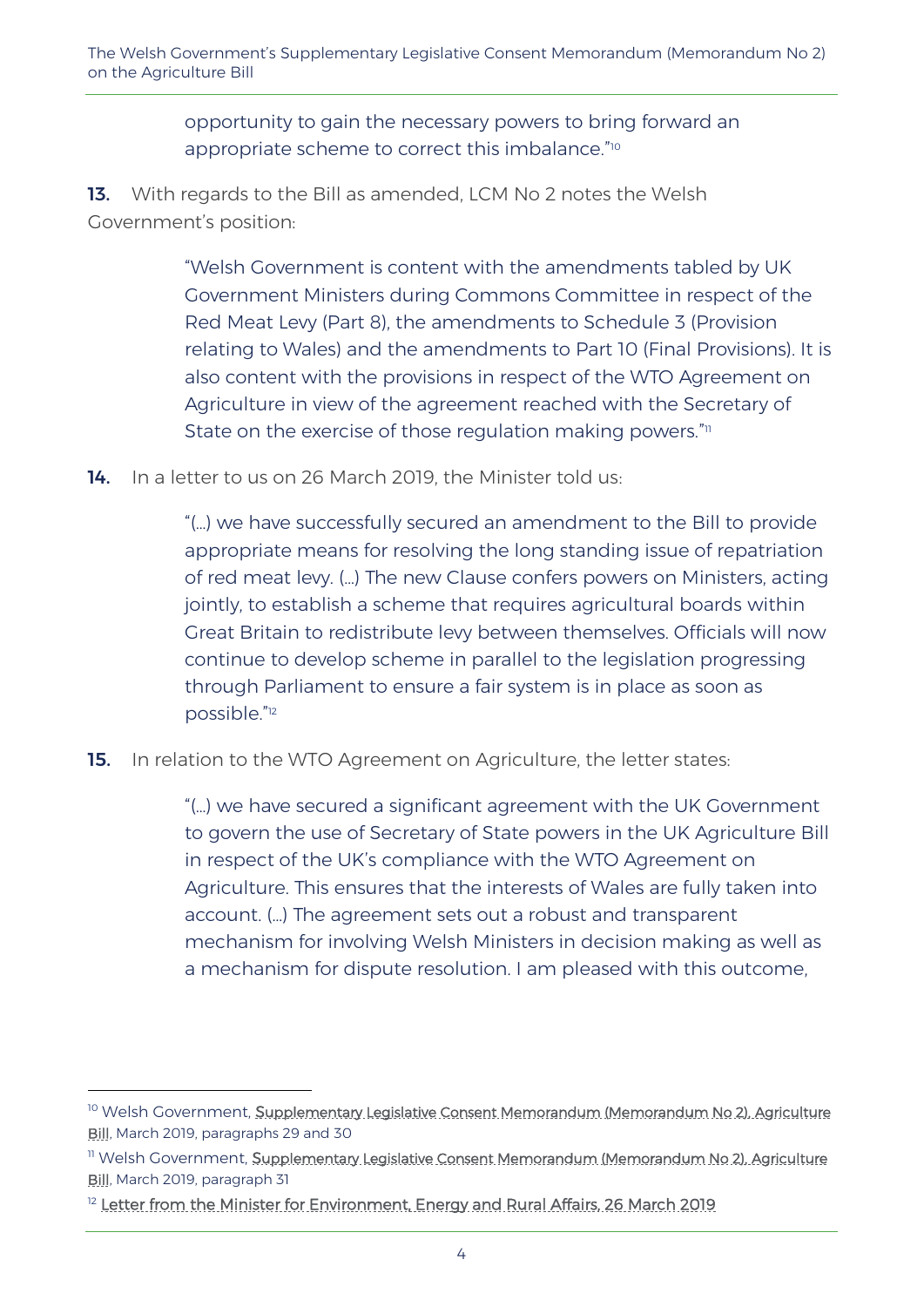which provides a strong role and flexibility for Welsh Ministers following extensive and highly collaborative working between Governments."<sup>13</sup>

**16.** The mechanism for governing the Secretary of State powers, as mentioned in the Minister's letter, has been codified in **The UK and Welsh Government Bilateral** [Agreement on WTO provisions within the Agriculture Bill](https://www.gov.uk/government/publications/agriculture-bill-progress-with-devolved-administrations/uk-and-welsh-government-bilateral-agreement-on-wto-provisions-within-the-agriculture-bill) (Bilateral Agreement), published on 21 March 2019.

17. The Bilateral Agreement sets out the arrangements for the initial making of regulations under clause 28<sup>14</sup> (WTO Agreement on Agriculture: regulations) and the ongoing operation of the Part 7 regulations.

**18.** With regards to the initial making of regulations:

- Defra officials will share with counterparts in devolved administration's (DAs) proposals for regulations to be made under the WTO powers in the Agriculture Act (as it will become if the Bill is enacted).
- **•** Draft regulations will be presented to the four UK agriculture Ministers with the aim of securing agreement, followed by an exchange of letters.
- **•** The process for sharing regulations and consulting the devolved administrations should be guided by the principles set out in the **Inter**[governmental Agreement on the European Union \(Withdrawal\) Bill and](https://www.gov.uk/government/publications/intergovernmental-agreement-on-the-european-union-withdrawal-bill)  [the Establishment of Common Frameworks.](https://www.gov.uk/government/publications/intergovernmental-agreement-on-the-european-union-withdrawal-bill) The administrations are committed to seek to proceed by agreement. If this is not possible, the matter would be escalated in line with the existing MoU governing Intergovernmental relations and any future agreements in place between Defra and the DAs on dispute resolution.
- **•** In the event of a dispute, once all these attempts at resolution have been exhausted, the exchange of letters should be made available to both Houses of Parliament in advance of the affirmative vote on the regulations made under Part 7.<sup>15</sup>

19. The second part of the Bilateral Agreement sets out a process designed to deal with decisions related to WTO classifications. The process indicates that

<sup>&</sup>lt;sup>13</sup> [Letter from the Minister for Environment, Energy and Rural Affairs, 26 March 2019](http://senedd.assembly.wales/documents/s86943/Letter%20from%20the%20Minister%20for%20Environment%20Energy%20and%20Rural%20Affairs%20-%2026%20March%202019.pdf)

<sup>&</sup>lt;sup>14</sup> This was clause 26 in the Bill as presented to the House of Commons on 12 September 2018 (HC 266)

<sup>&</sup>lt;sup>15</sup> The UK and Welsh Government Bilateral Agreement on WTO provisions within the Agriculture [Bill,](https://www.gov.uk/government/publications/agriculture-bill-progress-with-devolved-administrations/uk-and-welsh-government-bilateral-agreement-on-wto-provisions-within-the-agriculture-bill) 21 March 2019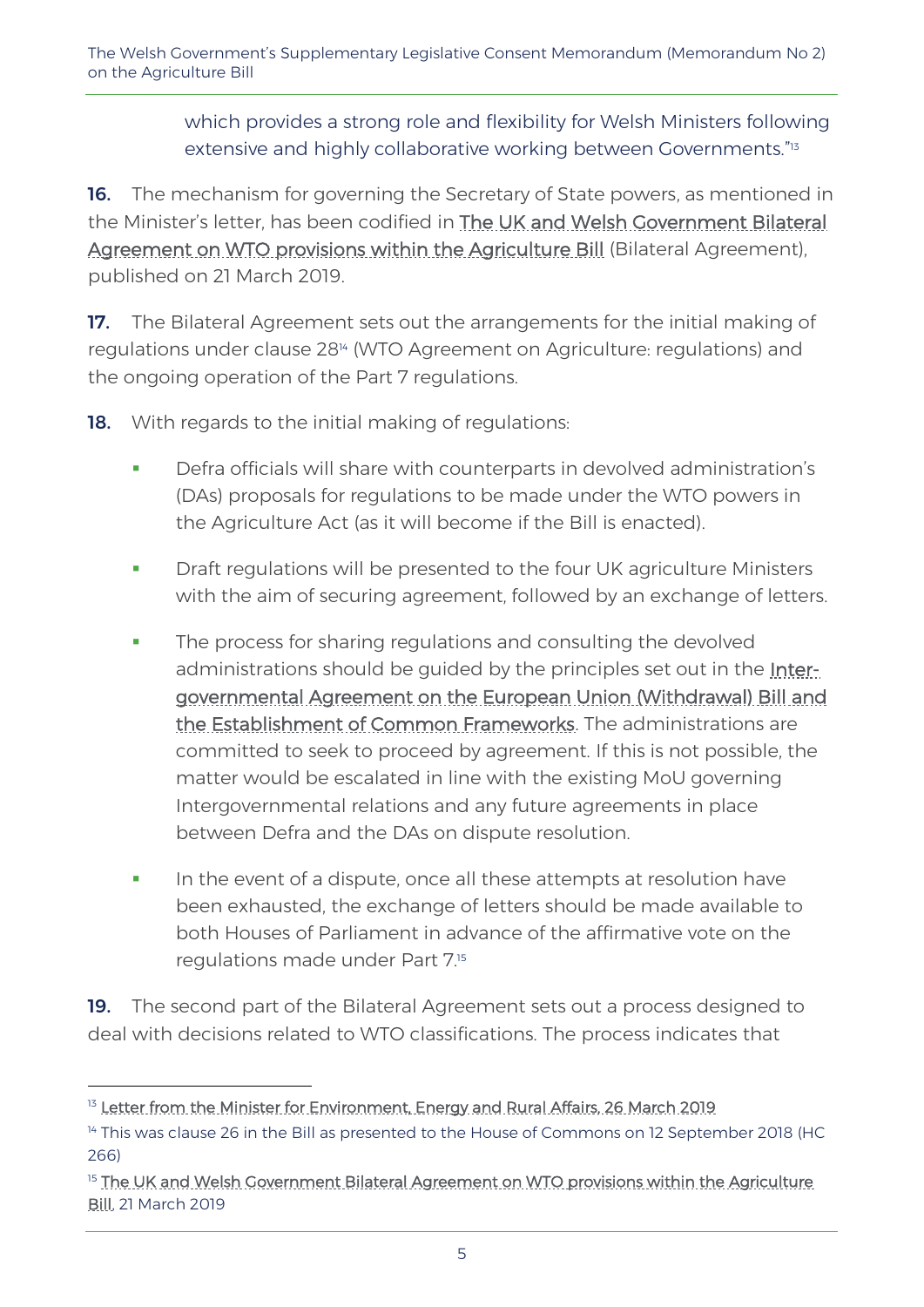proposed classifications should be discussed by officials, and submitted to the four UK agriculture Ministers. In the event consensus cannot be reached through existing dispute resolution mechanisms, issues may be referred to an expert panel for independent advice. The purpose of the panel is to prepare independent, expert advice on the issue being considered. The Secretary of State should have regard to that advice when making a final decision.<sup>16</sup>

**20.** The Bilateral Agreement notes that:

-

"Agreement of these arrangements reflect the particular, technical nature of WTO rules and is without prejudice to the wider work on dispute resolution which is being taken forward as part of the Intergovernmental Relations Review commissioned by the Joint Ministerial Committee." 17

21. In summarising the agreement reached on Part 7 of the Bill, paragraph 13 of LCM No 2 states:

> "In summary, the clear onus is on seeking agreement. However, where that is not feasible there are strong mechanisms for the Welsh Ministers to exert their views. These arrangements will be codified in a Memorandum of Understanding and the Secretary of State will put this on record in a statement on the floor of the House of Commons. This is a good outcome providing a strong role and flexibility for the Welsh Ministers following extensive and highly collaborative working between Governments. It provides a valuable model which could be used in other areas where intergovernmental cooperation is needed and demonstrates both governments' commitment to collaboration." 18

22. Part 10 of the Bill includes provisions relating to regulations, interpretation and extent.

23. Clause 32 (Regulations) has been amended so that regulations made under section 32(3)(c) which make supplementary, incidental, consequential, transitional or saving provision modifying primary legislation will be subject to the affirmative resolution procedure. Regulations made under paragraphs 6(3), 11(5), 12(4), 20(3)

<sup>&</sup>lt;sup>16</sup> The UK and Welsh Government Bilateral Agreement on WTO provisions within the Agriculture **Bill**, 21 March 2019

<sup>17</sup> [The UK and Welsh Government Bilateral Agreement on WTO provisions within the Agriculture](https://www.gov.uk/government/publications/agriculture-bill-progress-with-devolved-administrations/uk-and-welsh-government-bilateral-agreement-on-wto-provisions-within-the-agriculture-bill)  [Bill,](https://www.gov.uk/government/publications/agriculture-bill-progress-with-devolved-administrations/uk-and-welsh-government-bilateral-agreement-on-wto-provisions-within-the-agriculture-bill) 21 March 2019

<sup>&</sup>lt;sup>18</sup> Welsh Government, <u>Supplementary Legislative Consent Memorandum (Memorandum No 2), Agriculture</u> [Bill,](https://www.assembly.wales/laid%20documents/lcm-ld12461/lcm-ld12461-e.pdf) March 2019, paragraph 13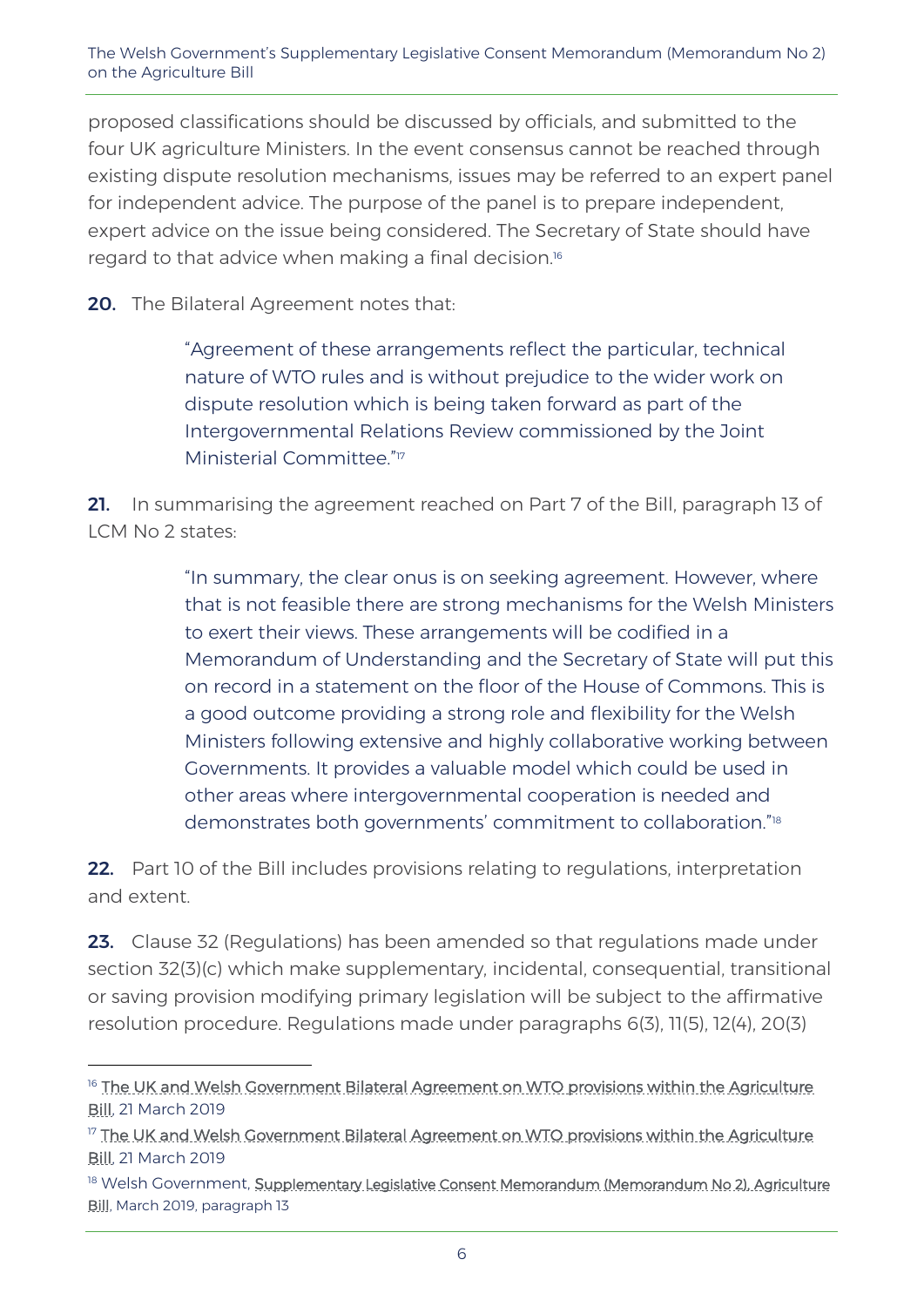and 22(3) of Schedule 3 will also be subject to the affirmative procedure if the relevant power is used, by virtue of section 32(3)(c), to make supplementary, incidental, consequential, translation of saving provision modifying primary legislation.<sup>19</sup>

24. The Annex to LCM No 2 sets out a list of subordinate legislation making powers conferred on the Welsh Ministers, updated from the original LCM to take account of the amendments made at House of Commons Committee stage as described in LCM No 2.20

25. LCM No 2 states:

"Further changes are likely to be made to the Bill at House of Commons Report stage and as it progresses through the Lords, not least in order to respond to points raised by Committee scrutiny in the National Assembly, in which case further Memoranda will be laid before the Assembly as appropriate. A final recommendation in respect of the National Assembly's consent will be provided once all amendments to the Bill have been made." 21

## Committee consideration

26. We considered LCM No 2 at our meeting on the 13 May 2019. We were not in a position to take evidence from the Minister due to the tight timetable for reporting.

### Our view

-

27. We note the views of the Welsh Government as set out in LCM No 2.

**28.** We are disappointed that the Minister has not issued a formal response to the conclusions and recommendations in our first report on [The Welsh](http://www.assembly.wales/laid%20documents/cr-ld12021/cr-ld12021-e.pdf)  [Government's Legislative Consent Memorandum on the](http://www.assembly.wales/laid%20documents/cr-ld12021/cr-ld12021-e.pdf) Agriculture Bill (first report). Based on our own assessment it would appear that, for certain, recommendations 1, 2, 6 and 9 of our first report have not been acted upon.

<sup>19</sup> Welsh Government, Supplementary Legislative Consent Memorandum (Memorandum No 2), Agriculture [Bill,](https://www.assembly.wales/laid%20documents/lcm-ld12461/lcm-ld12461-e.pdf) March 2019, paragraph 23

<sup>&</sup>lt;sup>20</sup> Welsh Government, Supplementary Legislative Consent Memorandum (Memorandum No 2), Agriculture [Bill,](https://www.assembly.wales/laid%20documents/lcm-ld12461/lcm-ld12461-e.pdf) March 2019, Annexe

<sup>&</sup>lt;sup>21</sup> Welsh Government, <u>Supplementary Legislative Consent Memorandum (Memorandum No 2), Agriculture</u> [Bill,](https://www.assembly.wales/laid%20documents/lcm-ld12461/lcm-ld12461-e.pdf) March 2019, paragraph 31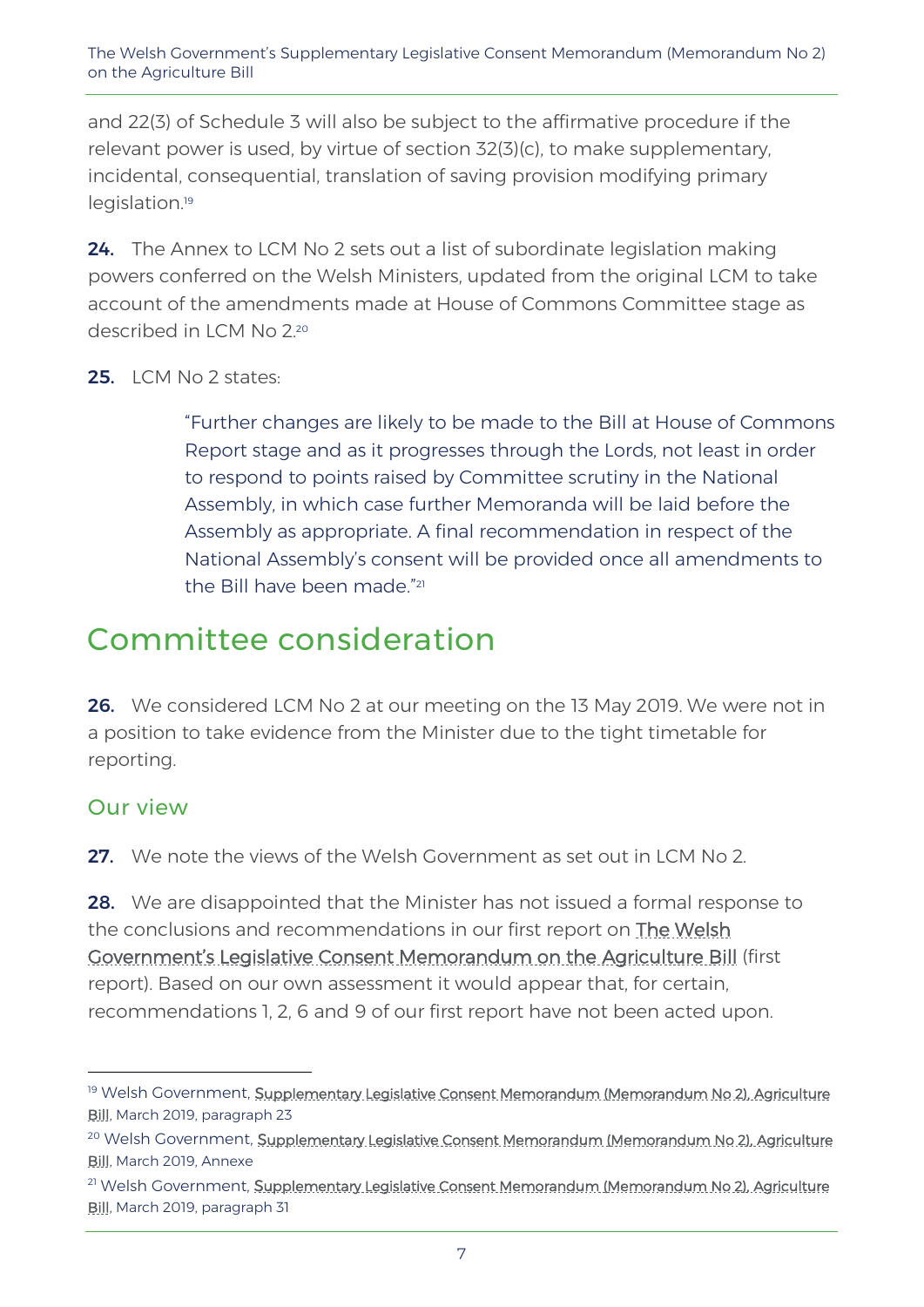The Welsh Government's Supplementary Legislative Consent Memorandum (Memorandum No 2) on the Agriculture Bill

29. Recommendation 5 and paragraphs 129 to 131 of our first report commented on the use of the negative procedure in respect of regulations to be made under paragraph 9(1) of Schedule 3 to the Bill. It is not clear if the Minister did undertake a review of the procedures attached to the regulation-making powers delegated to the Welsh Ministers (as per recommendation 5 of our first report) nor if she did seek to amend the Bill to apply the affirmative procedure to regulations made under paragraph 9(1) of Schedule 3 (as per paragraph 130 in our first report). However, we acknowledge and welcome the fact that the Bill as amended does require that regulations made under that paragraph – now paragraph 11(1) - will be subject to the affirmative procedure if the relevant power is used to make supplementary, incidental, consequential, transitional or saving provision modifying primary legislation.

**30.** We draw attention to paragraphs 86 to 111 of our first report. We remain of the view that the UK Agriculture Bill transfers extensive powers to the Welsh Ministers to develop significant policy and, in doing so, prevents detailed scrutiny by Assembly Members. For that reason we wish to repeat the view expressed in paragraph 110 of our first report – we are not satisfied with the Welsh Government's approach to this UK Bill.

**31.** While it is evident that the Welsh and UK Governments have continued their discussions about the WTO provisions in the Bill since we produced our first report, it appears that the dispute over whether the Assembly's consent is required for these provisions is unresolved. Recommendation 9 of our first report asked the Minister to explain why it may not be necessary to amend clause 26 – now clause 28 – of the Bill to resolve the Welsh Government's concerns. Further, we asked that the Minister explain whether the agreement she spoke of would allow UK Ministers to act in devolved areas without scrutiny by the National Assembly. We have not, as set out above, received any such explanation, and the issue is not acknowledged in LCM No 2.

**32.** For the avoidance of doubt, the agreed governance mechanism between the Welsh and UK Governments and a commitment from the UK Government to consult the Welsh Government before making regulations under clause 28 does not mean that the UK Government has agreed that the provisions of clause 28 fall within the Assembly's competence. As such, the agreed governance mechanism does not equate to a consent-seeking process. For these reasons, we question why the Minister is content with the current situation. We are of the view that the Minister's approval of this negotiated position is particularly confusing if the Minister still believes that the provisions of clause 28 fall within the National Assembly's legislative competence. We are disappointed that the Minister has not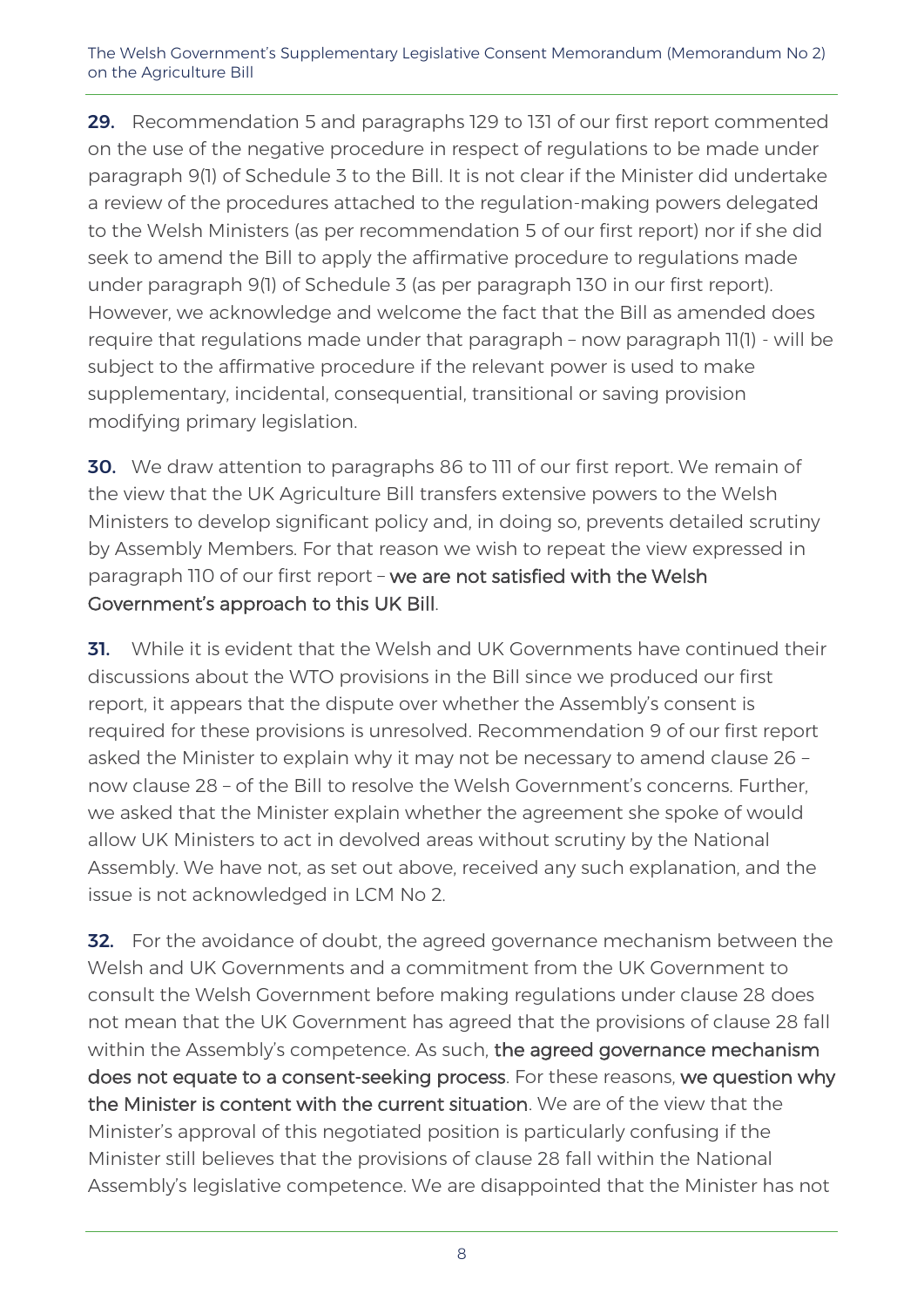provided further clarity on the Welsh Government's assessment of legislative competence.

33. Furthermore, we note that the Minister's comments on the negotiated position have included statements such as "this is a good outcome" and this is a "valuable model for the future". We are surprised at the tone of those comments. The position arrived at with clause 28 – and the Bill as a whole – presents a significant transfer of power which prevents the National Assembly from holding the Welsh Government to account in a way that is constitutionally appropriate. The Bilateral Agreement, negotiated by the Minister, would not be our chosen model for the future and we do not believe it is a good outcome.

**34.** In our view, the Bilateral Agreement appears to provide the UK Government with all the power. Despite the processes for co-operation and consultation set out in the Bilateral Agreement, the Secretary of State will have the final say on draft regulations. In making Part 7 regulations, it is the UK Parliament that will discharge the scrutiny duty, despite it not having done so in the area of Welsh agriculture policy for 20 years, whereas the National Assembly does not have a role. As stated in our first report, the National Assembly's scrutiny function is being bypassed, which is a situation we find constitutionally unacceptable.

**35.** In our view, the Bilateral Agreement does not adequately respect the role of the National Assembly as a legislature. In the event that a dispute arises between the Governments, the exchange of relevant letters will be made available to both Houses of Parliament. This process recognises the role of those Houses in scrutinising the regulations that will be made under Part 7 of the Bill. However, not only will the National Assembly have no involvement in making important secondary legislation that applies in Wales, it potentially will also not be told when the UK Government may be proceeding with such regulations, about which the Welsh Government may have concerns. Again, this is not acceptable.

36. In January 2019, an Inter-Institutional relations agreement between the [National Assembly for Wales and the Welsh Government](http://senedd.assembly.wales/documents/s85934/Inter-Institutional%20relations%20agreement%20between%20the%20National%20Assembly%20for%20Wales%20and%20the%20Welsh%20Govern.pdf) (Inter-Institutional agreement) was settled on by both parties. In our view, the Inter-Institutional agreement represents an example of the legislature and the executive acknowledging their respective roles and working together to develop appropriate arrangements that will help facilitate robust scrutiny of the UK's withdrawal from the EU.

**37.** Paragraph 8 of the Inter-Institutional agreement states "This Agreement seeks to ensure that the principles of the Welsh Government's accountability to the National Assembly for Wales and transparency with regard to these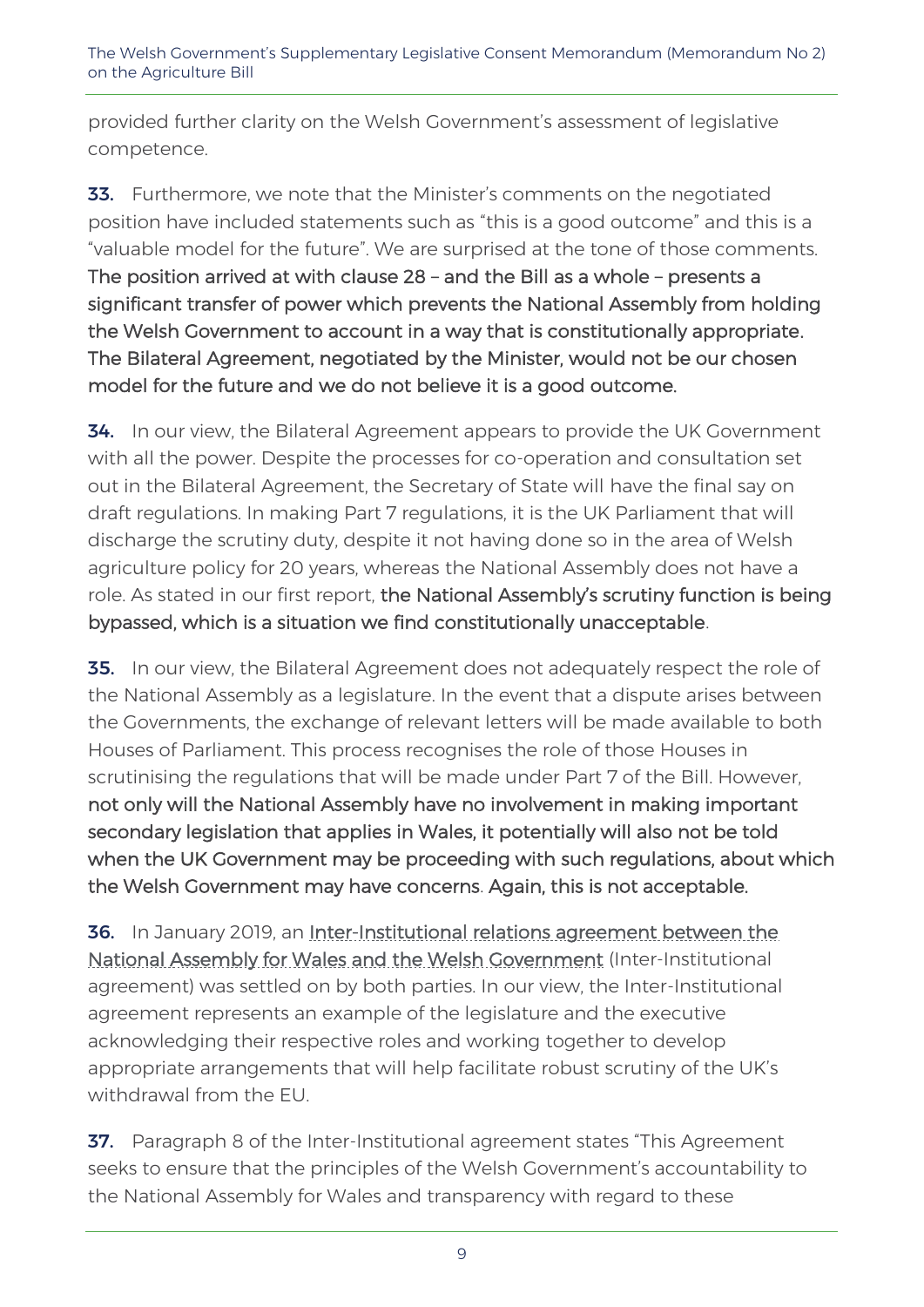relationships are built into the revised intergovernmental mechanisms". We are concerned that, in respect of the intergovernmental handling of the Agriculture Bill, these principles have not been taken into account.

**Recommendation 1.** The Minister should provide details on how, in her approach to and handling of the Agriculture Bill, she has complied with the requirements of the Inter-Institutional relations agreement between the National Assembly for Wales and the Welsh Government, particularly paragraphs 8 and 14 to 17 of that Agreement.

**38.** Without being afforded a scrutiny role, the National Assembly must be provided with assurance that it will, as a minimum, be notified of the making of important agriculture-related regulations, including where intergovernmental dispute exists.

39. Standing Order 30C sets out requirements in circumstances where the Welsh Ministers consent to the UK Ministers acting in devolved areas under the European Union (Withdrawal) Act 2018. We note that the Welsh Ministers will not, in the case of regulations made under Part 7 of the Bill, provide consent to the UK Ministers.

**Recommendation 2.** We believe a procedure comparable to the procedure outlined in Standing Order 30C should be developed, that recognises the terms of the Bilateral Agreement, and which applies to the relevant regulations made under the Agriculture Bill, once enacted.

40. The Bilateral Agreement is not legally binding on either government. It will, as with other intergovernmental agreements, rely on ongoing co-operation between those governments. Co-operation may be influenced by a number of factors and, within the current political landscape, we believe we have legitimate cause to express concern about the reliance upon and the sustainability of such agreements.

41. We have been clear in previous reports that the UK leaving the EU will necessitate new intergovernmental relationships. In our report on *[UK governance](http://www.assembly.wales/laid%20documents/cr-ld11405/cr-ld11405-e.pdf)  [post-Brexit](http://www.assembly.wales/laid%20documents/cr-ld11405/cr-ld11405-e.pdf)* (February 2018) we called for a significant reform of the Joint Ministerial Committee (JMC). In our view, the current intergovernmental position as regards the Agriculture Bill, and specifically the future handling of regulations regarding the WTO Agreement on Agriculture, serves to highlight that constitutional reform is needed more than ever. Recommendation 3 of our report on *UK governance post-Brexit* called for the JMC to become a transparent and accountable UK-wide Council, that acted as a decision-making body and which